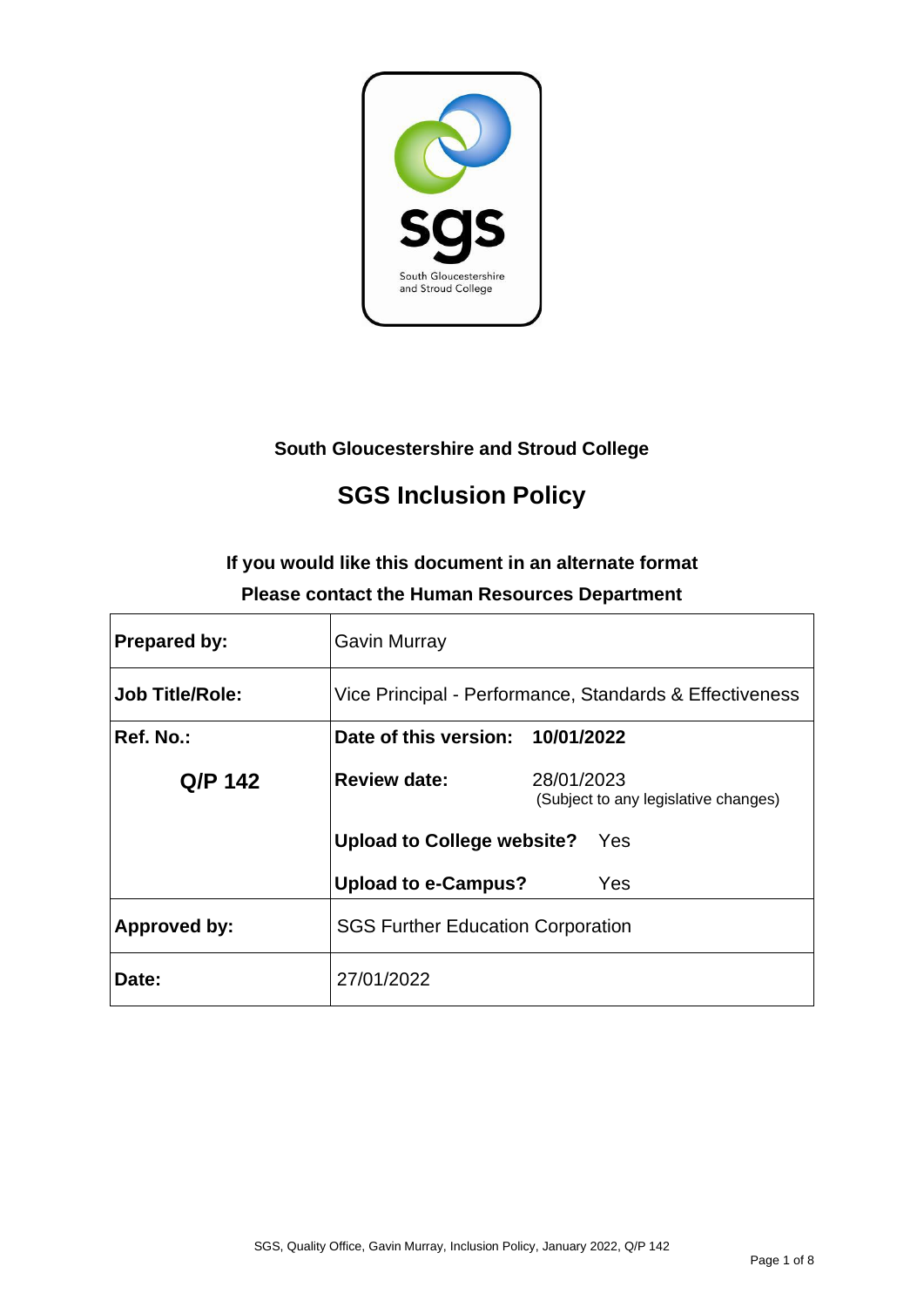# **Policy Template**

# **1. Policy Intent**

1.1. In furtherance of our mission, South Gloucestershire and Stroud College recognises that providing equality of opportunity, valuing diversity and promoting a culture of inclusion are vital to our success. We want our Governors, staff and learners to reflect the diversity of the communities that we serve and influence. We aim to be a place where people can be free to be themselves no matter what their identity or background. By creating a working, learning and social environment in which individuals can utilise their skills and talents to the full without fear of prejudice or harassment; we aim to create a culture where everyone can reach their fullest potential.

#### **2. Scope**

2.1. This policy applies to all current and prospective learners and apprentices; Governors and staff working at the College on a paid or voluntary basis, external examiners, consultants, and visitors or contractors who visit our campuses. It seeks to eliminate discrimination on the basis of age, disability, gender reassignment, marriage and civil partnership, pregnancy and maternity, ethnicity, religion and/or belief, sex or sexual orientation as set out in the Equality Act (2010).

#### **3. Our core commitments**

- 3.1. We will comply with legal obligations set out within the Equality Act 2010 and the Equality Act (Specific Duties and Public Authorities) Regulations 2017 in an open and transparent manner.
- 3.2. Through good governance, leadership and management, we will encourage and support our staff and learners to understand, respect and foster a shared sense of cohesion and belonging; in a world where we can be anything, we will always strive to be kind.
- 3.3. We are committed to taking action to redress any imbalance arising from gender, ethnicity, disability or other aspects of diversity including monitoring the recruitment and progress of all learners, apprentices, staff and governors, collecting and collating equalities information and data, publishing this as required, and acting on any inequality revealed by the data.

# **4. Ancillary goals**

4.1. We will ensure that existing governors, staff, learners and apprentices, as well as applicants to work or study, are treated fairly and judged solely on merit and by reference to their skills and abilities.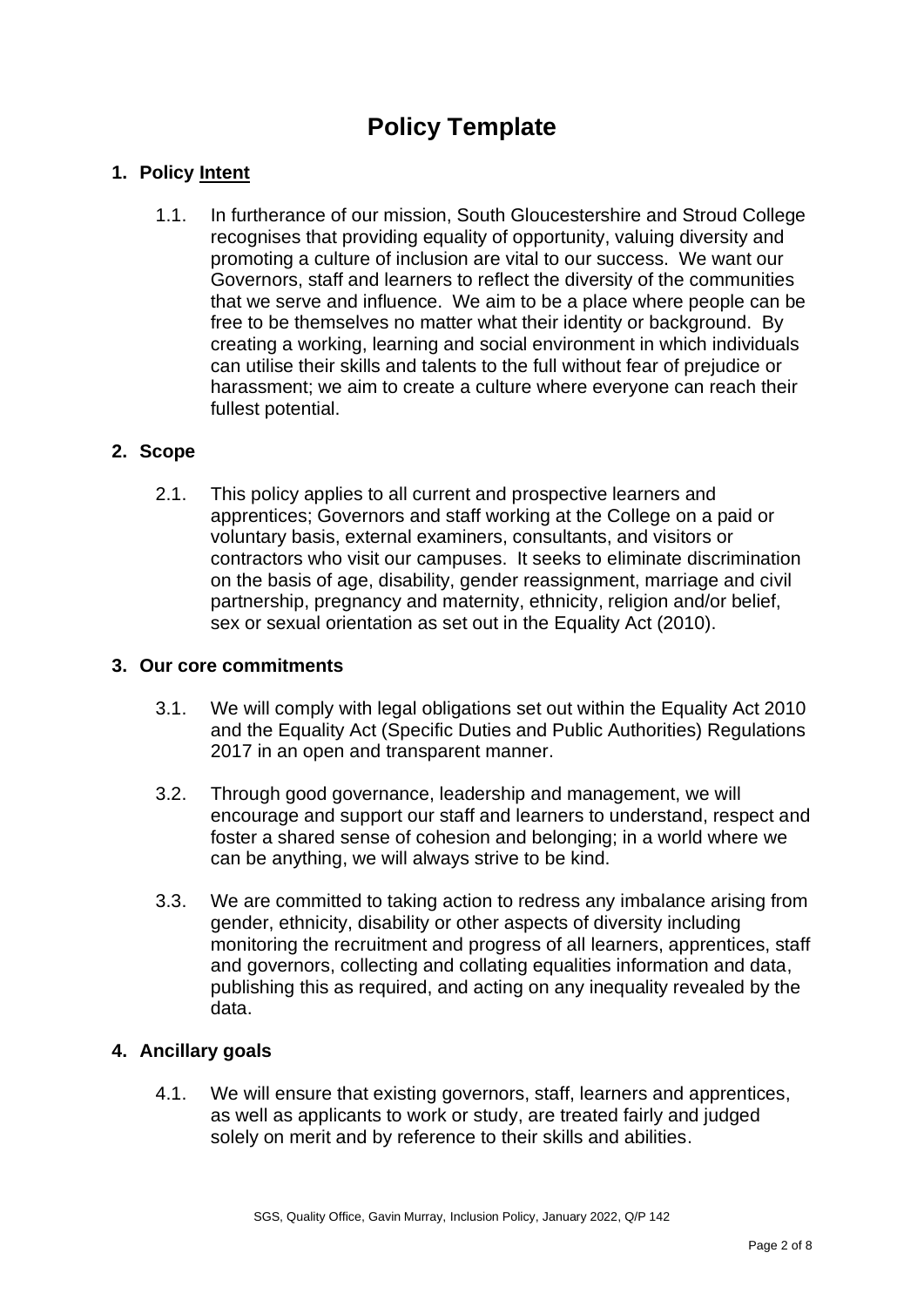- 4.2. We will ensure that the College's campuses and estate are, as far as is reasonably possible, welcoming and accessible to all.
- 4.3. We will make sure that appropriate and reasonable adjustments are made, to enable disabled staff, governors and learners to overcome barriers in our working, learning, sporting and social environments.
- 4.4. Through our Inclusion Committee, we will ensure that staff, governors and learners are provided with appropriate tools so that they feel confident to discuss issues relating to equality, diversity and inclusion; and, to raise any concerns they may have in a non-judgemental supportive inclusive environment.
- 4.5. Whilst respecting freedom of speech and expression, we will require our learning and teaching materials to take a globalist view; and we will support our staff to challenge, within their discipline, assumptions from the past, regarding racial and civilizational hierarchy. Where practical, we expect teaching materials to include positive, diverse and nonstereotypical content.
- 4.6. We will, through our published materials, marketing campaigns, progression and careers advice and guidance materials; raise awareness and promote equality of opportunity to tackle inequalities of representation by individuals in the different subject disciplines and service sectors that we serve.

# **5. Our investment in becoming a fully inclusive civil organisation**

- 5.1. We will continue to be an official partner of Bristol Pride© (UK registered charity: 1166817); as a specific Inclusion Sponsor, we will support the movement to ensure that pride events are accessible to all.
- 5.2. We will support publicly and peacefully, issues and organisations, where these issues and organisations match our own values and further our mission and drive to being a fully inclusive organisation.
- 5.3. We will launch a staff diversity mentoring scheme where persons with protected characteristics can request a mentor from the College's Senior Leadership Team.
- 5.4. Through the Stakeholder Engagement Plan we will support our learners to elect from their number, Inclusion Representatives who will be empowered to raise concerns regarding issues of equality, diversity and inclusion.
- 5.5. We will nominate and support a member of SGS curriculum staff to join the UK Parliament's Teacher Ambassador Programme, to help develop our learners understanding of Parliament and democracy.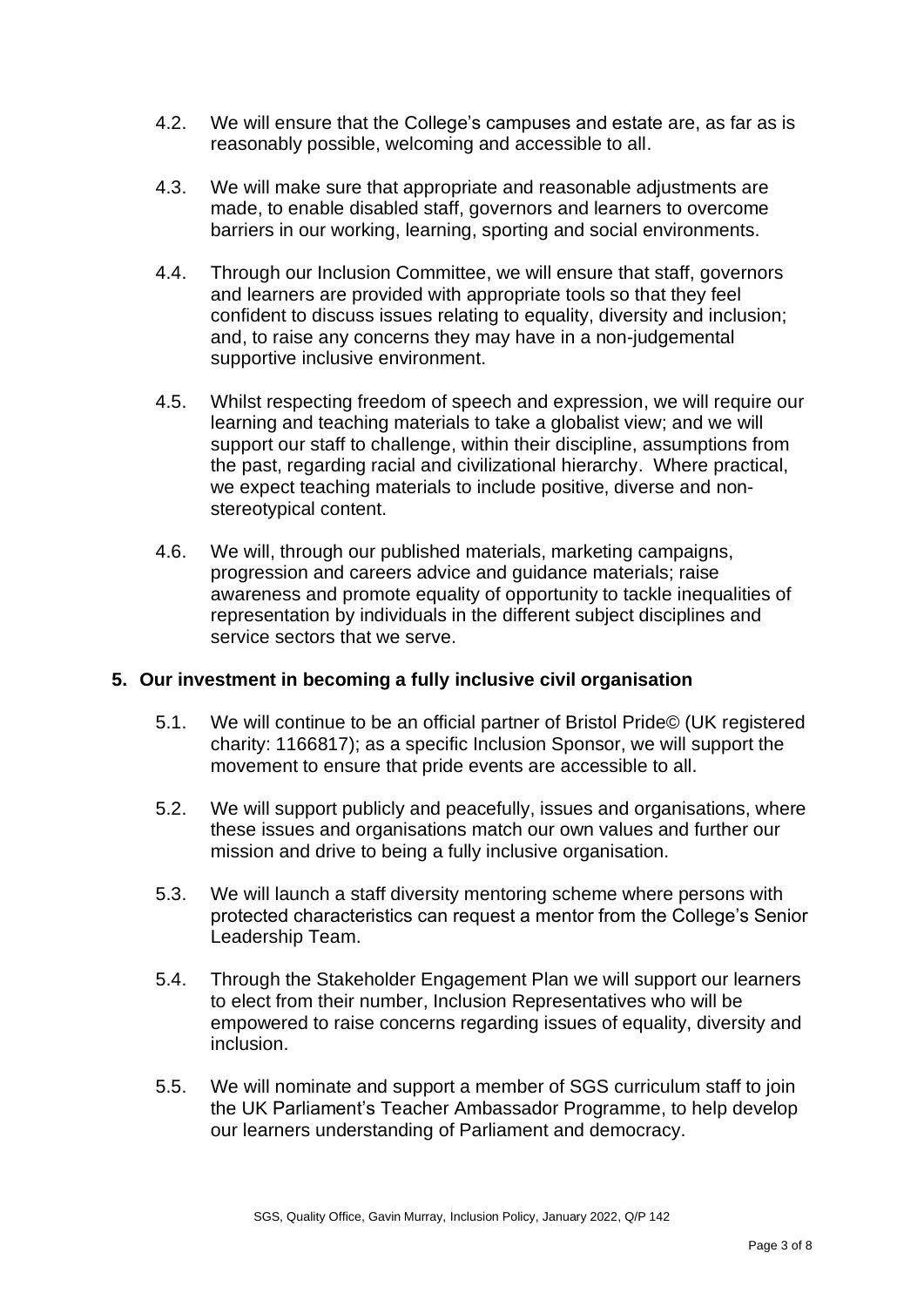- 5.6. We will work to become a disability committed and disability confident employer.
- 5.7. We will work to become a Carer confident employer.

# **6. Policy Implementation**

- 6.1. This Policy will be implemented through the College's Equality, Diversity and Inclusion Action Plan, which is reviewed and approved annually by the SGS Further Education Corporation. Progress against actions and objectives will also be monitored by the Inclusion Committee and presented annually to the SGS Corporation.
- 6.2. All members of the College community have a responsibility to promote equality, diversity and inclusion. The College's Executive Team has ultimate responsibility for ensuring that this policy is fully implemented.

#### **7. Enforcement**

7.1. The College strives to be an open and safe place where all individuals are welcomed and treated fairly, respectfully and with equal dignity. We will not tolerate discrimination, harassment or victimisation in any form. Deliberate actions in defiance of the College's mission or this policy will result in disciplinary action.

#### **8. Related Policies, Procedures, Charters, Plans, Guidance and Legislation**

Note: this list is not intended to be exhaustive or exclusive:

| <b>Staff</b>                                         | Learners                                                          |
|------------------------------------------------------|-------------------------------------------------------------------|
| Absence policy and procedure                         | Absence policy and procedure                                      |
| Adoption policy and procedure                        | Acceptable facilities usage policy and<br>procedure               |
| Anti-bullying and harassment policy<br>and procedure | Adoption policy and procedure                                     |
| Capability policy and procedure                      | Application, admissions and<br>enrolments policy and procedure    |
| Code of Conduct                                      | Anti-bullying and harassment policy<br>and procedure              |
| Disciplinary policy and procedure                    | Assessment policies and procedure                                 |
| Grievance policy and procedure                       | Careers education, information and<br>advice policy and procedure |
| Home and flexible working policy<br>and procedure    | Chaplaincy policy and procedure                                   |
| Maternity policy and procedure                       | Counselling service policy and<br>procedure                       |
| Paternity policy and procedure                       | <b>Curriculum strategy</b>                                        |
| Recruitment policy and procedure                     | Disciplinary policy and procedure                                 |
| Redundancy policy and procedure                      | Fees, charges and refunds policy and<br>procedure                 |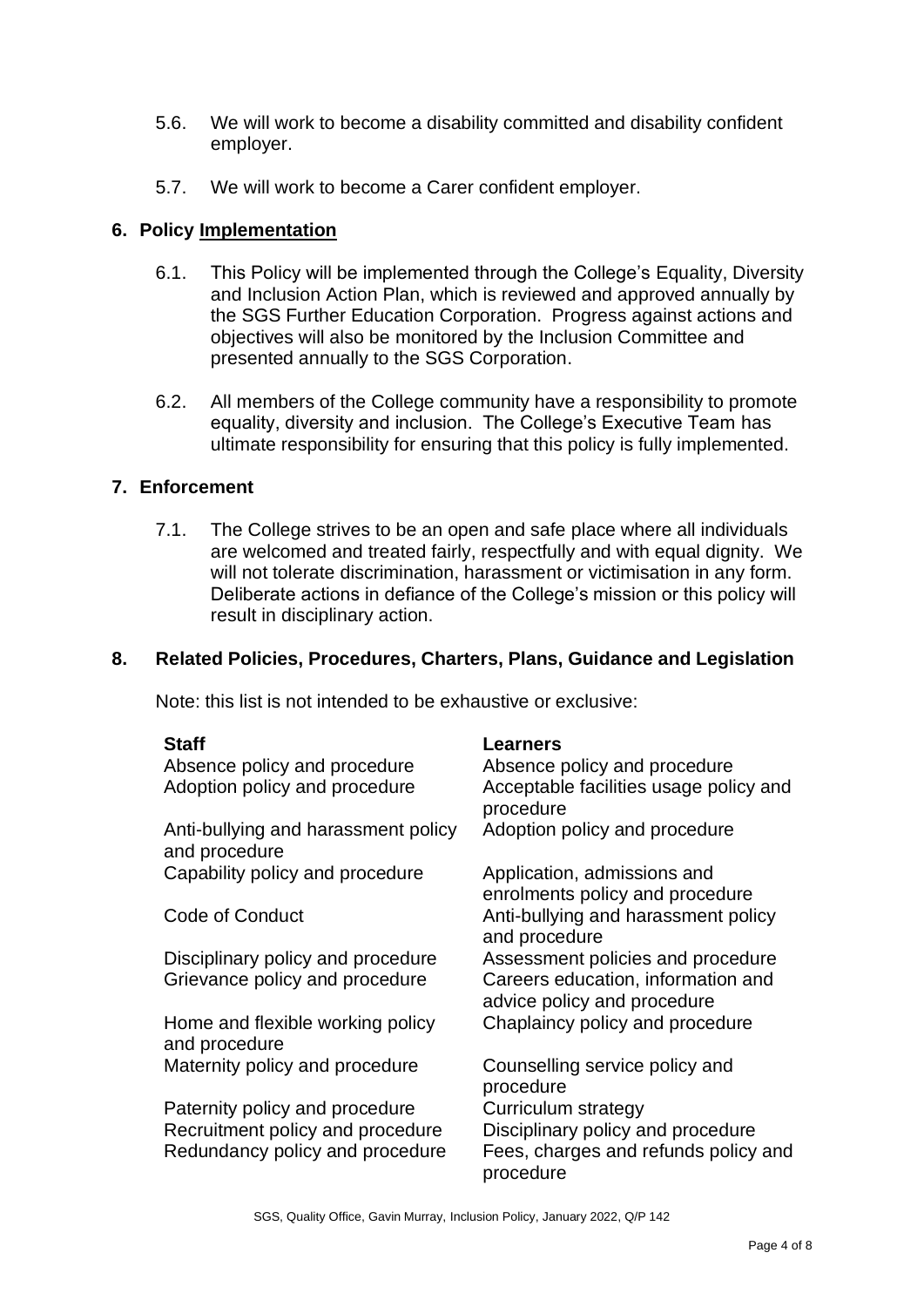Service recognition policy and procedure Shared Parental leave policy and procedure

Stakeholder engagement and involvement plan Whistleblowing policy and procedure

Guidance, Inclusion, support and Transition policy and procedure Exam access arrangements policy and procedure Bursary (including HE) and hardship fund policy Students as partners policy and procedure Trips policy

Work experience and volunteers policy and procedure Young carers' policy and procedure.

# **9. Impact**

- 9.1. We will assess the impact of this Policy by monitoring as follows:
	- 9.1.1. Our HR Department will collect and analyse monitoring data on staff with regard to recruitment, training, promotion and complaints and advise the Inclusion Committee annually, prior to reporting this to information to SGS Further Education Corporation.
	- 9.1.2. The Quality Office will collect and analyse learner monitoring data with regard to recruitment, progression and completion and advise the Inclusion Committee annually, prior to reporting this information to the SGS Further Education Corporation.
- 9.2. This Policy will be reviewed on an annual basis to ensure that it reflects national and sector best practice and current legislation. We will consult widely through our Inclusion Committee, diversity networks, Trade Unions, the SGS Students' Union and other stakeholders.

# **10.Training**

10.1. All Governors, staff and learners are required to take part in annual Equality, Diversity and Inclusion (EDI) training, appropriate to them and their role. New staff are required to take EDI training as part of their induction.

#### **11.Complaint procedures related to equality, diversity or inclusion**

- 11.1. The College expects all members of its community to treat others equitably, with dignity and respect. Any members of our community who believe they have been discriminated against, harassed or bullied have the right to make a complaint free from victimisation or fear of retaliation.
- 11.2. Staff wishing to make a complaint, should normally raise the matter informally, in the first instance with their immediate line manager or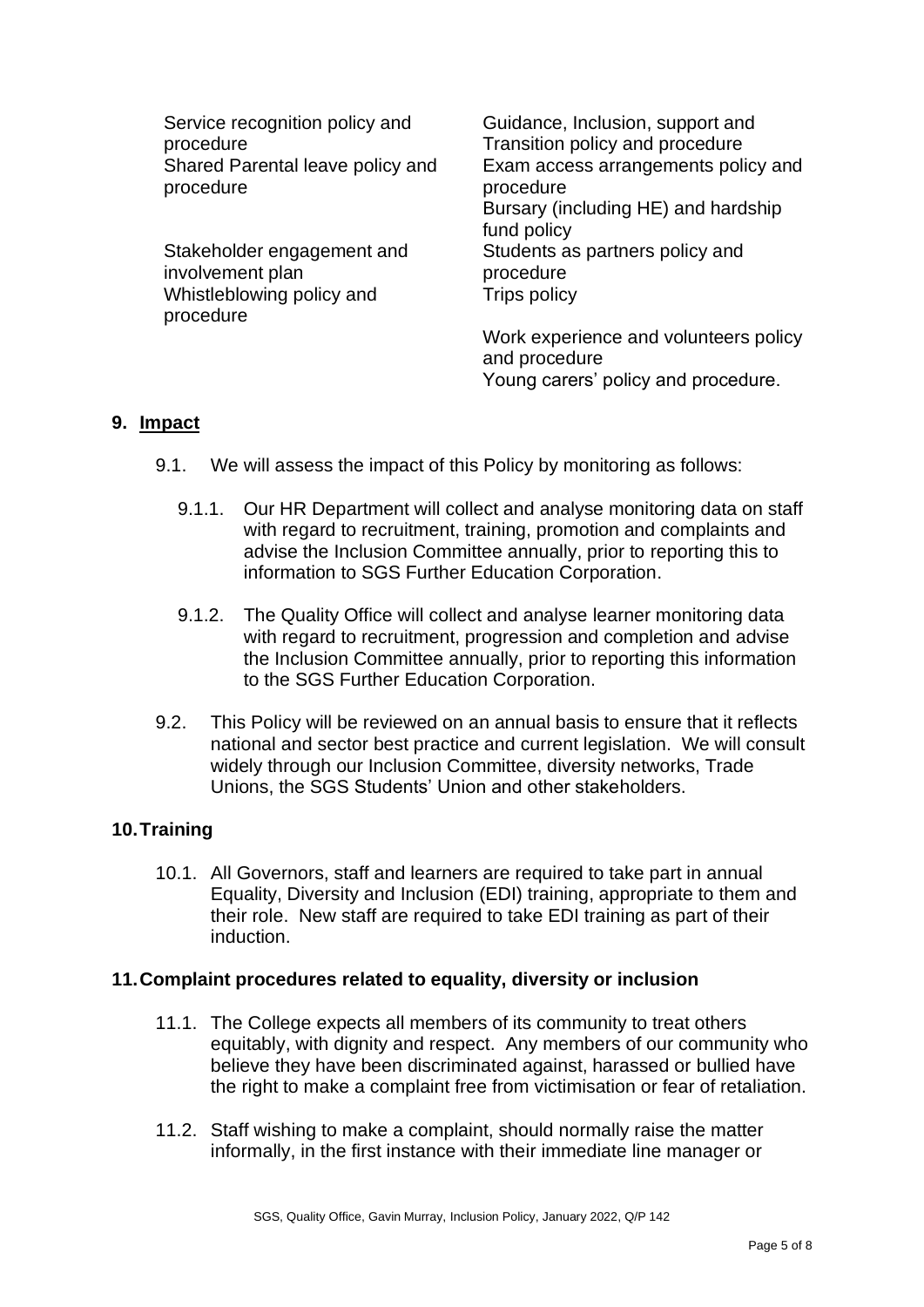alternatively, with the College Principal or the Chief Group Services Officer, directly.

- 11.3. Learners wishing to make a complaint, should normally raise the matter informally, in the first instance with their tutor or Learning Area Manager; alternatively learners can raise complaints directly with their campus Inclusion Manager & Deputy Designated Safeguarding Lead or with the Vice Principal for Performance, Standards & Effectiveness.
- 11.4. Any member of staff may seek assistance and support from their trade union or the Human Resources Team. Learners may seek advice and support from the College's Wellbeing Team or a representative of the SGS Students' Union.
- 11.5. Making a complaint does not prejudice an individual's right to make use of other procedures, including work and study related policies, antibullying policies or grievance procedures. We aim to support and protect anyone who makes a complaint, or who acts as a witness, under these procedures from victimisation or retaliation.

#### **12.Additional information**

- 12.1. The College has a well-developed approach to equality and diversity impact assessment, supported by an equality, diversity and inclusion toolkit.
- 12.2. The College is committed to assessing the impact of its policies and procedures to identify and eliminate any adverse impact for individuals sharing a protected characteristic.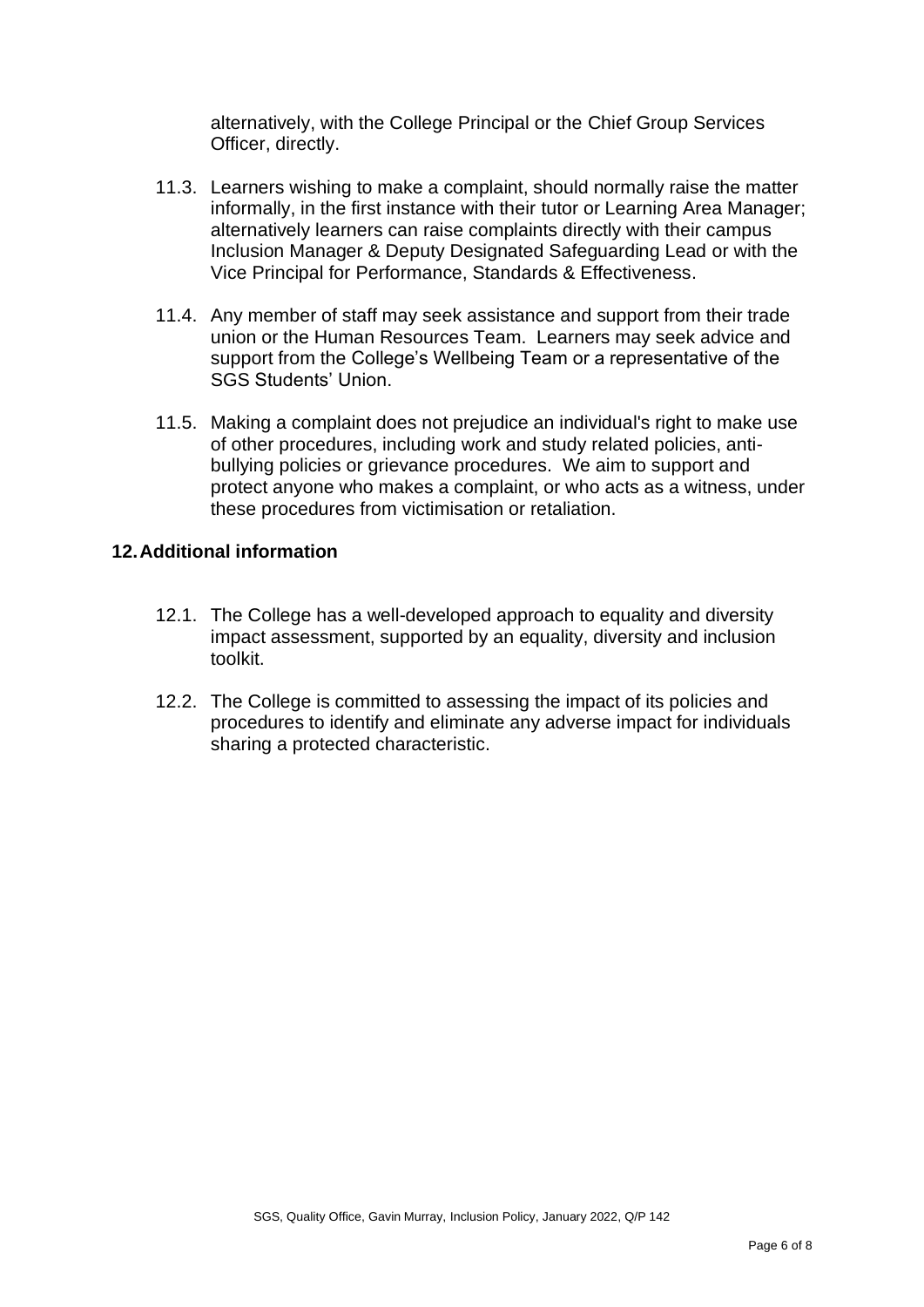# **13. MANDATORY INITIAL IMPACT SCREENING**

| Completed by:           |                                                                                            |            |  |
|-------------------------|--------------------------------------------------------------------------------------------|------------|--|
| Gavin Murray            | Vice Principal - Performance, Standards & Effectiveness                                    | 10/01/2022 |  |
|                         | I have read the guidance document: Completing a Policy Impact Assessment?                  |            |  |
| has also been reviewed: | If this policy has been up-dated, please tick to confirm that the initial impact screening |            |  |

| Characteristic<br>This policy seeks to:<br>Supports staff and learners to recognise that prejudice and<br>Age<br>discrimination on the grounds of age are unacceptable in an<br>educational establishment<br>Commit to making reasonable adjustments to promote equality of<br><b>Disability</b><br>access and opportunity for learners, employees and members of the<br>public with disabilities and/or learning difficulties/disabilities.<br>Faith or Belief<br>Supports staff and learners to recognise and address religious or<br>racial discrimination and incitement to religious hatred |  |  |  |
|--------------------------------------------------------------------------------------------------------------------------------------------------------------------------------------------------------------------------------------------------------------------------------------------------------------------------------------------------------------------------------------------------------------------------------------------------------------------------------------------------------------------------------------------------------------------------------------------------|--|--|--|
|                                                                                                                                                                                                                                                                                                                                                                                                                                                                                                                                                                                                  |  |  |  |
|                                                                                                                                                                                                                                                                                                                                                                                                                                                                                                                                                                                                  |  |  |  |
|                                                                                                                                                                                                                                                                                                                                                                                                                                                                                                                                                                                                  |  |  |  |
|                                                                                                                                                                                                                                                                                                                                                                                                                                                                                                                                                                                                  |  |  |  |
|                                                                                                                                                                                                                                                                                                                                                                                                                                                                                                                                                                                                  |  |  |  |
|                                                                                                                                                                                                                                                                                                                                                                                                                                                                                                                                                                                                  |  |  |  |
|                                                                                                                                                                                                                                                                                                                                                                                                                                                                                                                                                                                                  |  |  |  |
|                                                                                                                                                                                                                                                                                                                                                                                                                                                                                                                                                                                                  |  |  |  |
| Protect staff and learners from sexism in all forms<br>Gender                                                                                                                                                                                                                                                                                                                                                                                                                                                                                                                                    |  |  |  |
| Race or Ethnicity<br>Provide opportunities for the advancement of persons of minority race                                                                                                                                                                                                                                                                                                                                                                                                                                                                                                       |  |  |  |
| or ethnicity                                                                                                                                                                                                                                                                                                                                                                                                                                                                                                                                                                                     |  |  |  |
| Orientation<br>Promote understanding and respect of the LGBTQQIAAP community                                                                                                                                                                                                                                                                                                                                                                                                                                                                                                                     |  |  |  |
| Gender reassignment<br>Work with individuals to ensure appropriate support at identified<br>periods                                                                                                                                                                                                                                                                                                                                                                                                                                                                                              |  |  |  |
| Use available resources to identify and address any issues of<br>Economic disadvantage                                                                                                                                                                                                                                                                                                                                                                                                                                                                                                           |  |  |  |
| inequality as a result of social and economic factors. Supporting                                                                                                                                                                                                                                                                                                                                                                                                                                                                                                                                |  |  |  |
| learners and staff, both academically and pastorally in order for all to                                                                                                                                                                                                                                                                                                                                                                                                                                                                                                                         |  |  |  |
| be successful<br>Rural isolation<br>Use available resources to identify and address any issues of                                                                                                                                                                                                                                                                                                                                                                                                                                                                                                |  |  |  |
| inequality as a result of rural isolution. Supporting learners and staff,                                                                                                                                                                                                                                                                                                                                                                                                                                                                                                                        |  |  |  |
| both academically and pastorally in order to access College services                                                                                                                                                                                                                                                                                                                                                                                                                                                                                                                             |  |  |  |
| and be successful.                                                                                                                                                                                                                                                                                                                                                                                                                                                                                                                                                                               |  |  |  |
| Support staff and learners to recognise and challenge discrimination<br>Marriage                                                                                                                                                                                                                                                                                                                                                                                                                                                                                                                 |  |  |  |
| on the basis of marriage                                                                                                                                                                                                                                                                                                                                                                                                                                                                                                                                                                         |  |  |  |
| Promote equality of opportunity through a supportive, inclusive<br>Pregnancy & maternity                                                                                                                                                                                                                                                                                                                                                                                                                                                                                                         |  |  |  |
| environment                                                                                                                                                                                                                                                                                                                                                                                                                                                                                                                                                                                      |  |  |  |
| Use available resources to identify and address any issues of<br>Carers & care leavers                                                                                                                                                                                                                                                                                                                                                                                                                                                                                                           |  |  |  |
| inequality as a result of being in care or a care leaver. Supporting<br>learners both academically and pastorally in order to be successful.                                                                                                                                                                                                                                                                                                                                                                                                                                                     |  |  |  |
| Safeguarding children or vulnerable adults<br>Vulnerable persons                                                                                                                                                                                                                                                                                                                                                                                                                                                                                                                                 |  |  |  |
| Please identify any sections of the policy that specifically seek to<br>Sections 4, 5 and 6                                                                                                                                                                                                                                                                                                                                                                                                                                                                                                      |  |  |  |
| maximise opportunities to improve diversity within any of the College's                                                                                                                                                                                                                                                                                                                                                                                                                                                                                                                          |  |  |  |
| stakeholder groups:                                                                                                                                                                                                                                                                                                                                                                                                                                                                                                                                                                              |  |  |  |
| Section 5.3 and 5.4<br>Please identify any sections of the policy that specifically seek to improve                                                                                                                                                                                                                                                                                                                                                                                                                                                                                              |  |  |  |
| equality of opportunity within any of the College's stakeholder groups:                                                                                                                                                                                                                                                                                                                                                                                                                                                                                                                          |  |  |  |
| Is there any possibility that this policy<br>If you have ticked yes (red), which                                                                                                                                                                                                                                                                                                                                                                                                                                                                                                                 |  |  |  |
| could operate in a discriminatory way?<br>characteristic will be most affected?<br>П<br>×                                                                                                                                                                                                                                                                                                                                                                                                                                                                                                        |  |  |  |
| Choose an item.                                                                                                                                                                                                                                                                                                                                                                                                                                                                                                                                                                                  |  |  |  |
| If yes please confirm that the Policy has been sent for a full<br>Click or tap to enter a<br>□<br>Equality & Diversity Impact Assessment, and note the date:<br>date.                                                                                                                                                                                                                                                                                                                                                                                                                            |  |  |  |

#### **Note:** if the policy does not seek to increase diversity or improve equality you should go back and review it before submitting it for approval.

| <b>MAPPING OF FUNDAMENTAL RIGHTS</b>                                   |                                     |  |
|------------------------------------------------------------------------|-------------------------------------|--|
| <u>l Which United Nations Convention on LArt. 2 Non-discrimination</u> |                                     |  |
| the Rights of the Child (UNCRC),                                       | Art. 3 Best interests of the child  |  |
| Right does this policy most protect:                                   | Art. 6 Life, survival & development |  |

 $\odot$ sgs